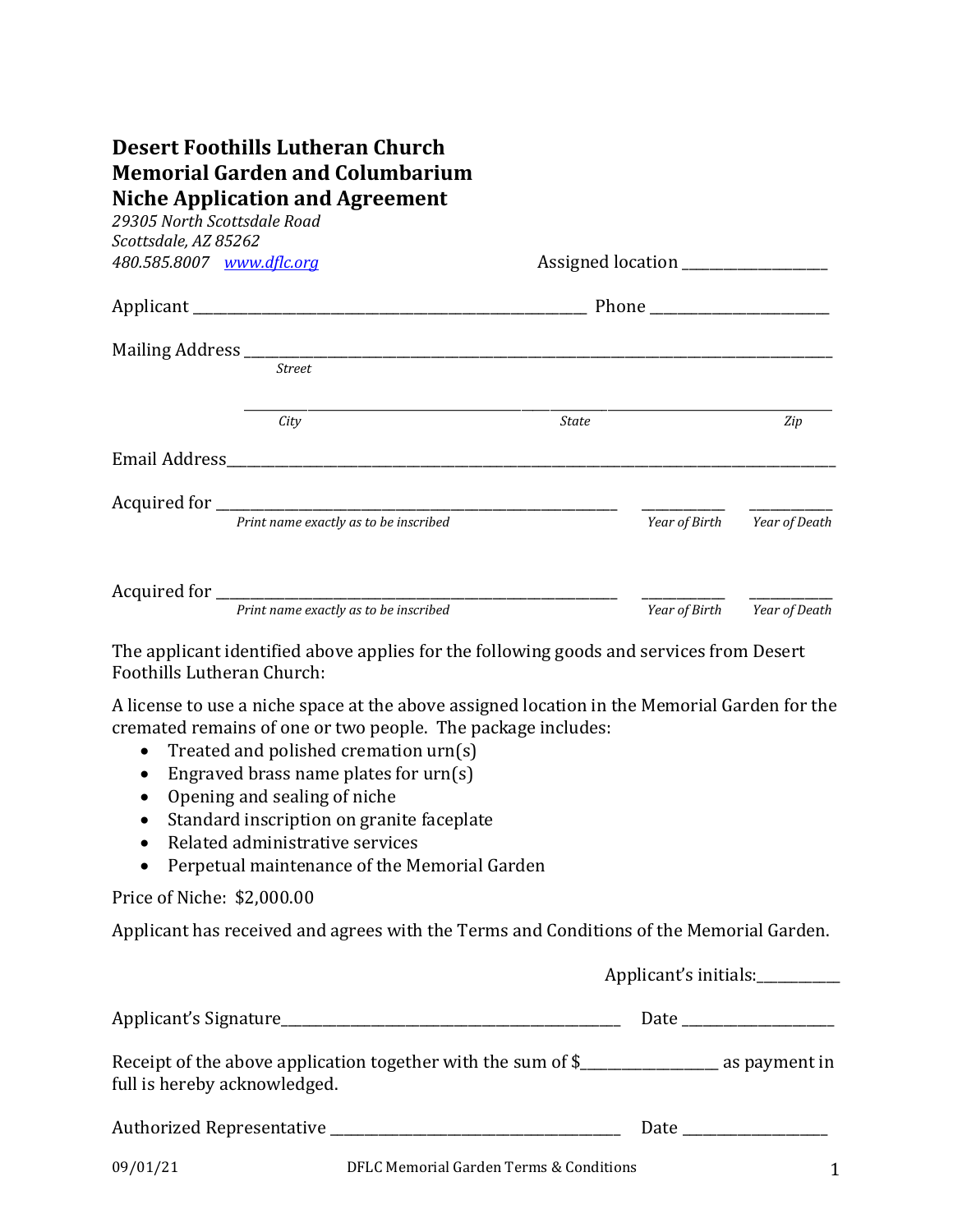# **Desert Foothills Lutheran Church Memorial Garden and Columnbarium Terms and Conditions**

*29305 North Scottsdale Road Scottsdale, AZ 85262 480.585.8007*

### **1. General**

1.1 The purpose of the Memorial Garden is to provide a place on Desert Foothills Lutheran Church (thereafter referred to as "Church") property for the inurnment of the ashes of cremation. This garden also offers an opportunity to memorialize those interred elsewhere and is a place of quiet and beauty to use for meditation, prayer, and worship.

1.2 The Columbarium consists of niches, uniform in size, for the inurnment of the ashes of cremated humans. Each niche is covered with a granite faceplate, uniform in size, which will be engraved with the name(s) and year of birth and death of the deceased. Each niche can contain up to two urns. Arrangements for inurnment can be made through the Church Office or Pastor at any time. When possible, financial arrangements should be made before the need arises so that decisions can be calm and free from a sense of emergency. All fees must be paid prior to use.

1.3 The Memorial Wall consists of plaques containing the name, year of birth and year of death of the person being memorialized.

1.4 The Memorial Garden shall be managed by the Memorial Garden Trustees, thereafter referred to as "Trustees." The Trustees shall be under the direction of and report annually to the Church Council. The Trustees shall maintain appropriate records of all purchases and allowable transfers, openings, and removals, and handle any and all matters relating to the operation and maintenance of the garden. The Trustees will set the fee schedule.

1.5 The Trustees will work with the Purchaser to decide the placement of all remains. The exact location of an inurnment will be recorded on a master grid kept in the Church Office, and in the historic records of the Trustees.

1.6 The Church is not liable for the identification of the remains of any person at the time of inurnment or at any subsequent time. The Church acts in good faith that the remains are those of the person on record. Permanent marking of the name of the deceases and date of death will be required on all remains delivered to the Church for placement within a niche. Cremated remains in unapproved types of urns must be transferred into an approved type of urn prior to inurnment.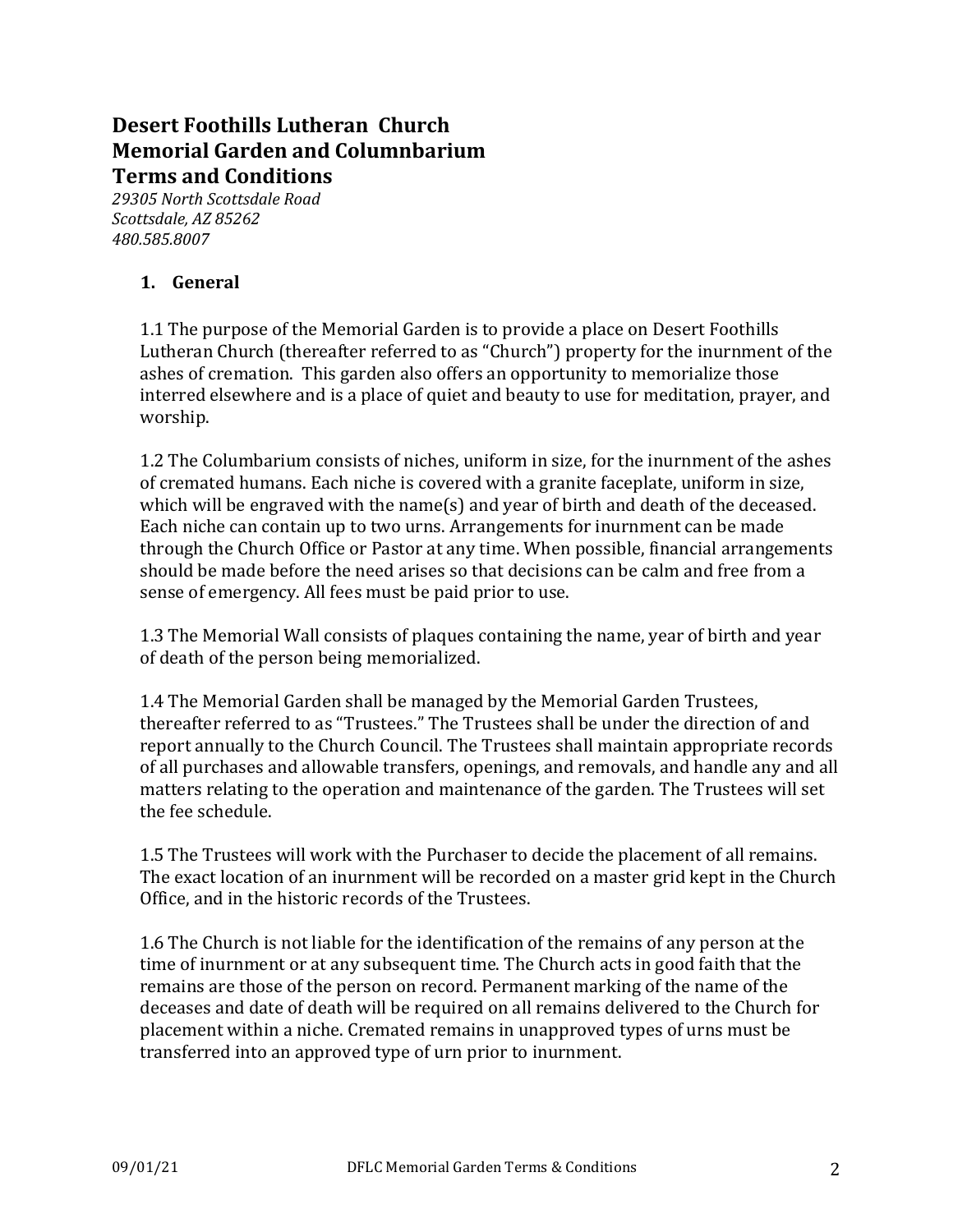1.7 A niche may be opened and the contents removed only for good cause, as determined by a majority vote of the Trustees. Any expense will be borne by those requesting such action. All such openings and removals shall be fully documented with the Church being released from any and all further responsibility. Once remains are removed the Purchaser will forfeit all rights to said niche without monetary refund.

1.8 The Church does not provide mortuary services nor are any of its employees, agents or representatives subject to any such requirements or claiming to be funeral directors, embalmers, apprentices, assistants, and morticians or by any other titles which might be construed as to claim any type of regulated position.

1.9 The Church claims exemption for The Cemetery Act as a religious organization, as proscribed by the State of Arizona.

## **2. Applicability**

2.1 To maintain the dignity of the Memorial Garden and to protect the interests of both the Purchaser and the Church, the Terms and Conditions apply to all who purchase a niche or plaque.

2.2 Adherence to these rules and policies will be maintained for the general good in preserving the desirability and beauty of the present, and future, Memorial Garden area. These rules may be changed by agreement of the Church Council as deemed necessary. Fee structuring and donations will provide for the continued operational quality provided by the Church.

## **3. Availability**

3.1 Interested parties many review current terms and conditions during regular Church Office hours or on the Church web site [www.dflc.org.](http://www.dflc.org/) A copy of these regulations will be provided with a signed copy of the Application Agreement.

## **4. Control of the Church**

4.1 All improvements of any kind on or surrounding areas designated for cremated remains or area for plaques are under the strict control of the Church for any type of work including, but not limited to: opening and sealing niches, installation and/or removal of memorials, plantings, landscape care of maintenance. The Church may remove any and all improvements at any time, for any reason. Use of materials, equipment, devices, outside agents, or products is subject to the strict control and approval of the Church.